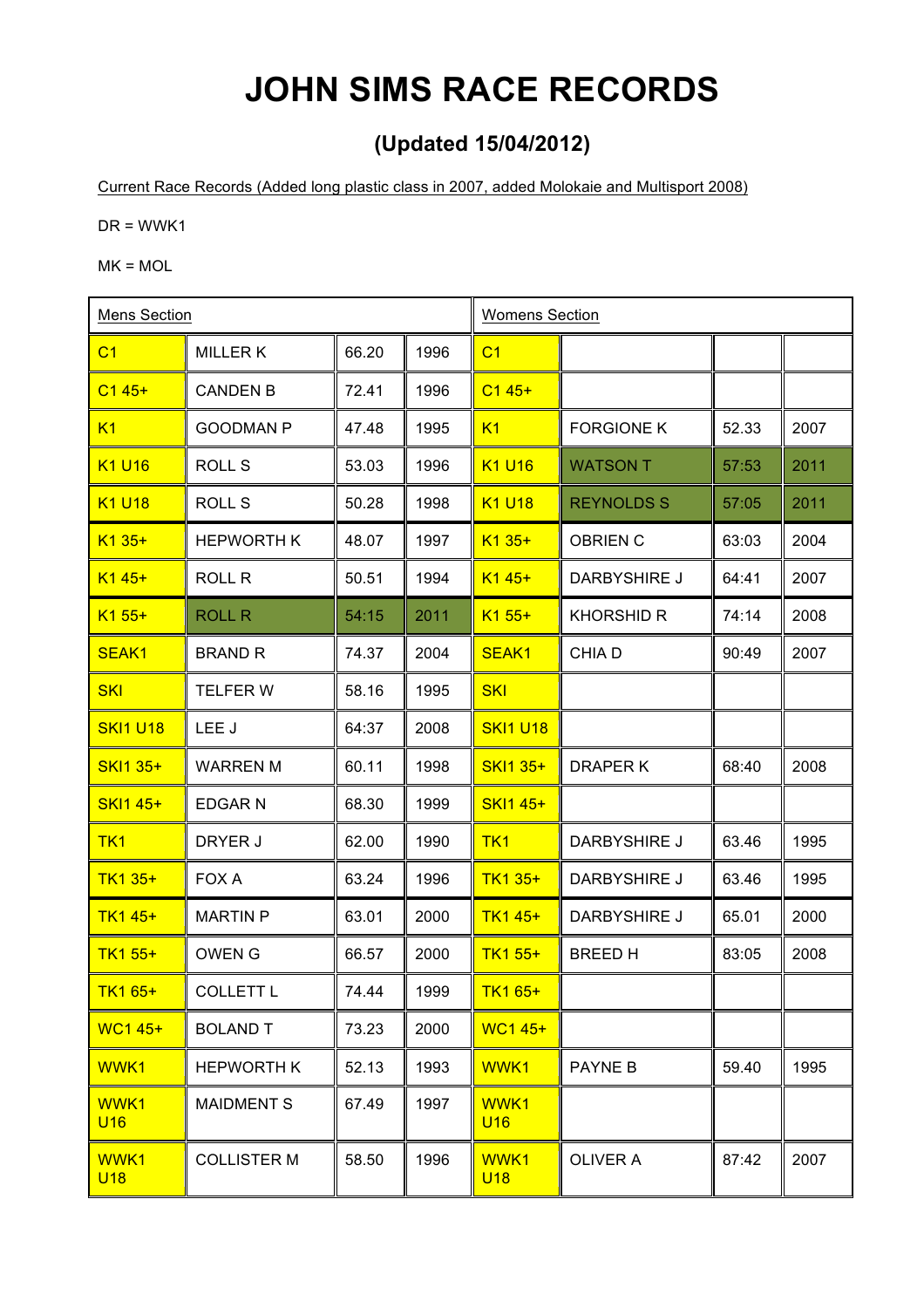| WWK1<br>$35+$                          | <b>WORTHY D</b>   | 55:40 | 2008 | WWK1<br>$35+$                          | DARBYSHIRE J     | 67.13 | 1994 |
|----------------------------------------|-------------------|-------|------|----------------------------------------|------------------|-------|------|
| WWK1<br>$45+$                          | <b>WORTHY D</b>   | 54:35 | 2009 | WWK1<br>$45+$                          | <b>BATES P</b>   | 65.45 | 1995 |
| WWK1<br>$55+$                          | <b>BOLLAND T</b>  | 62.32 | 2009 | <b>WK155+</b>                          | <b>BATES P</b>   | 70.52 | 2005 |
| <b>MOL</b>                             | <b>FARRELLY J</b> | 50:35 | 2009 | <b>MOL</b>                             | <b>TAYLOR L</b>  | 58:47 | 2009 |
| <b>MOL 35+</b>                         | <b>DAVIES D</b>   | 53:07 | 2009 | <b>MOL 35+</b>                         | <b>JOUBERTY</b>  | 60:29 | 2009 |
| <b>MOL 45+</b>                         | <b>BINHAM K</b>   | 55:40 | 2009 | <b>MOL 45+</b>                         |                  |       |      |
| <b>MOL 55+</b>                         | VAN MAANEN J      | 65:43 | 2008 | <b>MOL 55+</b>                         |                  |       |      |
| <b>PLAST</b>                           | SOUTHWELL W       | 68.01 | 2009 | <b>PLASTS</b>                          | <b>HALL G</b>    | 75.03 | 2000 |
| <b>PLAST</b><br>$35+$                  | <b>BRUINING N</b> | 78.24 | 1997 | <b>PLAST</b><br>$35+$                  |                  |       |      |
| <b>PLAST</b><br>$45+$                  | <b>HANNET N</b>   | 68:03 | 2008 | <b>PLAST</b><br>$45+$                  | <b>WHITLOCKS</b> | 82:44 | 2008 |
| <b>LONG</b><br><b>PLASTIC</b>          | <b>CRUTHERS A</b> | 60:46 | 2011 | <b>LONG</b><br><b>PLASTIC</b>          | <b>HUGHES M</b>  | 71:29 | 2009 |
| <b>LONG</b><br><b>PLASTIC</b><br>$35+$ | <b>MORIARTY S</b> | 61:26 | 2009 | <b>LONG</b><br><b>PLASTIC</b><br>$35+$ | <b>OLLEARY M</b> | 71:50 | 2008 |
| <b>LONG</b><br><b>PLASTIC</b><br>$45+$ | <b>KILIAN G</b>   | 62:03 | 2011 | <b>LONG</b><br><b>PLASTIC</b><br>$45+$ |                  |       |      |
| <b>LONG</b><br><b>PLASTIC</b><br>$55+$ | <b>BREED J</b>    | 68:16 | 2008 | <b>LONG</b><br><b>PLASTIC</b><br>$55+$ | <b>GATT J</b>    | 93:21 | 2008 |
| <b>MS</b>                              | <b>BROOKET</b>    | 56:56 | 2009 | <b>MS</b>                              |                  |       |      |
| $MS$ 35+                               | <b>BROOKE</b>     | 56:56 | 2009 | <b>MS 35+</b>                          |                  |       |      |
| $MS$ 45+                               | <b>THOMPSON P</b> | 62:35 | 2009 | <b>MS 45+</b>                          |                  |       |      |
| <b>MS 55+</b>                          | <b>BREED J</b>    | 61:31 | 2009 | <b>MS 55+</b>                          |                  |       |      |

Doubles:

| Mens Section:  |                       |       | <b>Womens Section:</b> |                |                  |       |      |
|----------------|-----------------------|-------|------------------------|----------------|------------------|-------|------|
| C <sub>2</sub> | <b>BARR G DUKE A</b>  | 61.43 | 1995                   | C <sub>2</sub> |                  |       |      |
| $C235+$        | <b>BARR G LEWIS G</b> | 63.52 | 1997                   | $C235+$        |                  |       |      |
| $C245+$        | <b>BARR G LEWIS G</b> | 63.19 | 1998                   | $C245+$        |                  |       |      |
| K <sub>2</sub> | <b>COULTER T</b>      | 45.49 | 2000                   | K <sub>2</sub> | <b>LEHMANN L</b> | 51.55 | 1999 |